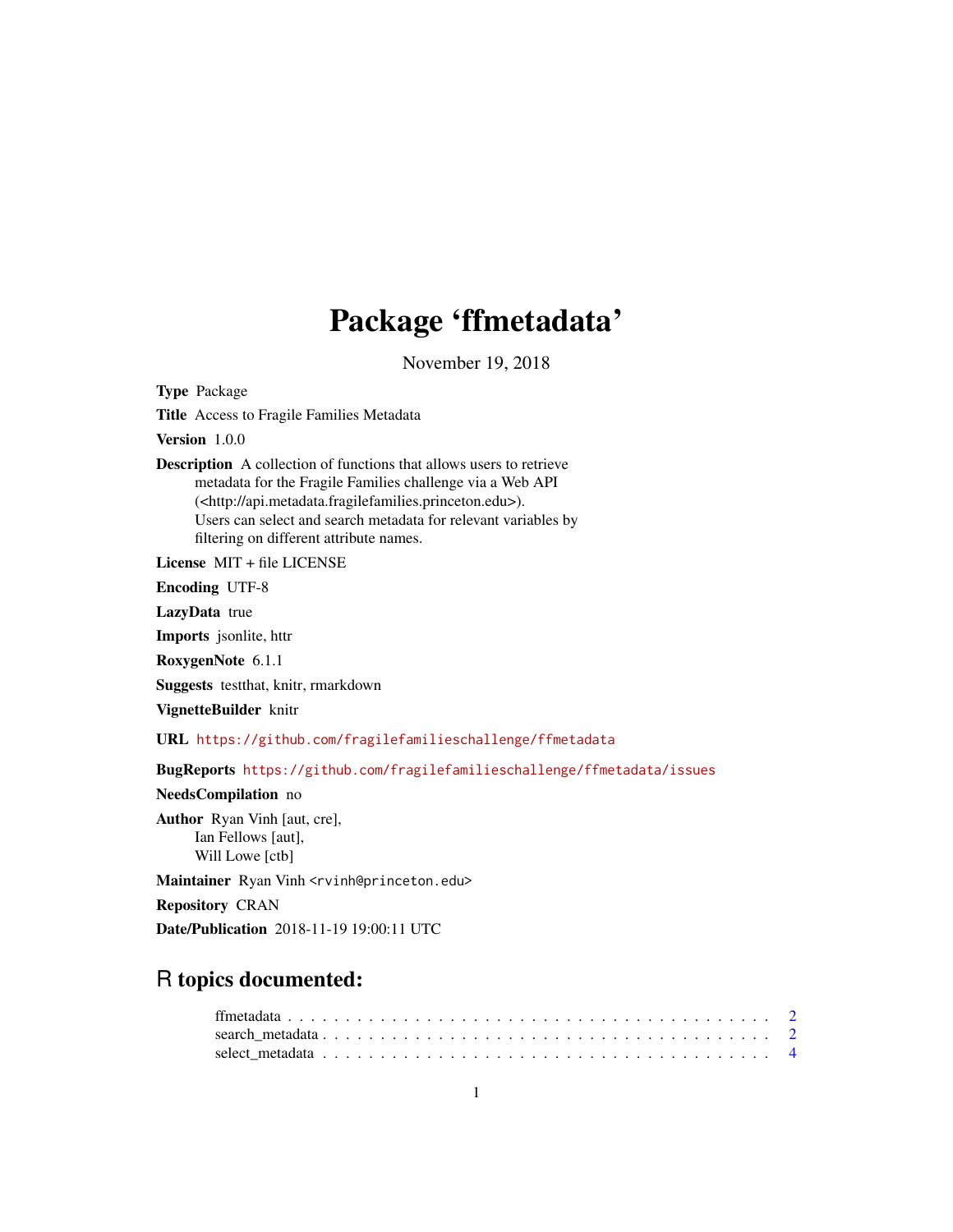#### <span id="page-1-0"></span>**Index** [6](#page-5-0) **6**

ffmetadata *ffmetadata*

#### Description

This package provides functions to access to metadata for data from the Fragile Families Project.

#### Search functions

To search or filter variables by string:

• [search\\_metadata](#page-1-1)

#### Information functions

To get more detail on a variable:

• [select\\_metadata](#page-3-1)

<span id="page-1-1"></span>search\_metadata *Search Metadata*

#### Description

search\_metadata allows users to retrieve a list of variable names based on whether or not those variables contain a given query or set of queries within a given field or set of fields

#### Usage

```
search_metadata(filter\_list = list(), ..., operation = "eq")
```
#### Arguments

| filter_list | an optional named list that can be passed to search metadata in addition to ex-<br>plicitly named parameters              |
|-------------|---------------------------------------------------------------------------------------------------------------------------|
| $\cdot$     | any valid field name                                                                                                      |
| operation   | optional parameter that allows one to specify the given the method of compari-<br>son for search, "equals" is the default |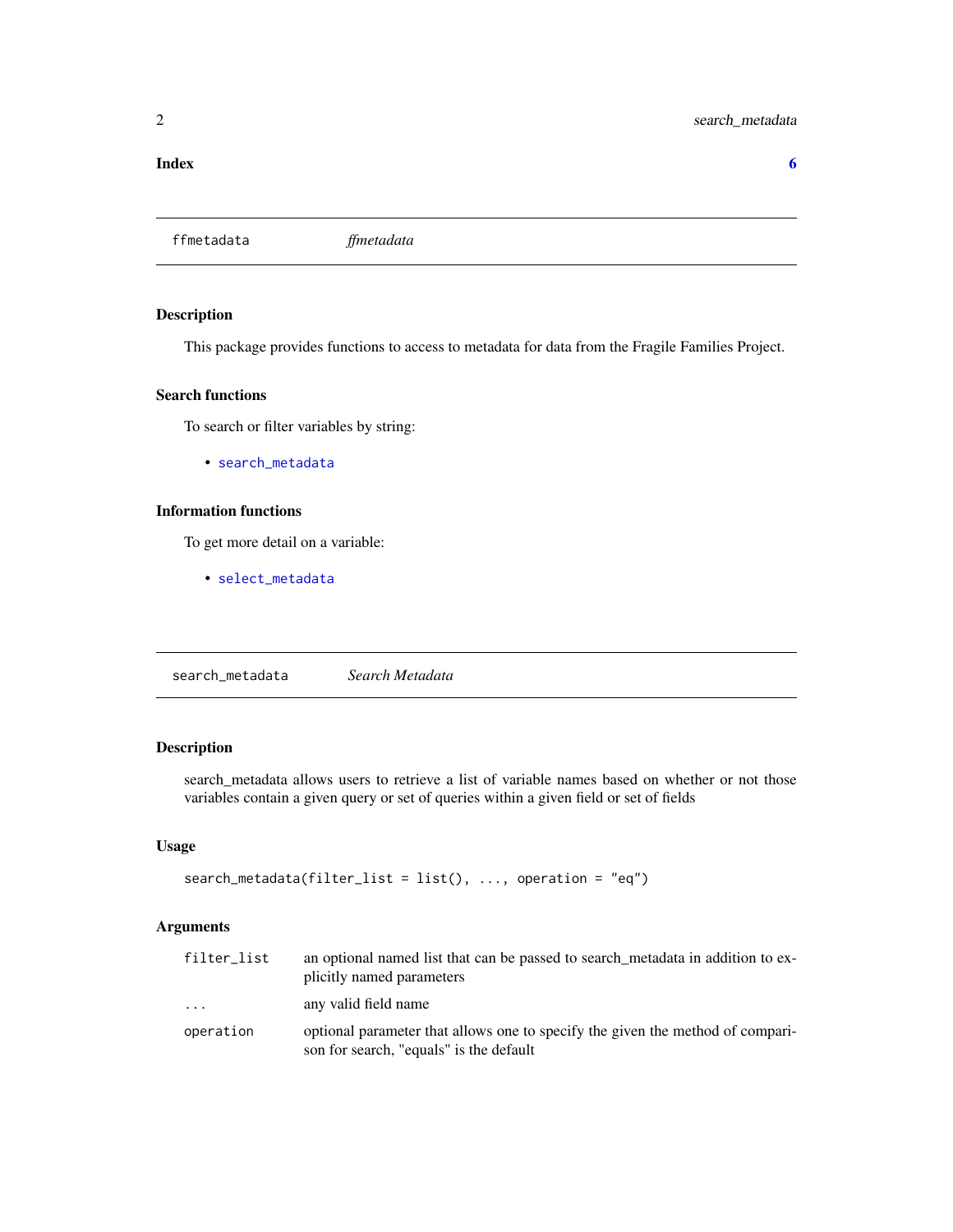search\_metadata 3

#### Details

List of valid field names:

- data\_source
- data\_type
- fp\_PCG
- fp\_father
- fp\_fchild
- fp\_mother
- fp\_other
- fp\_partner
- group\_id
- group\_subid
- id
- label
- leaf
- measures
- name
- old\_name
- probe
- qText
- respondent
- scope
- section
- warning
- wave

#### Value

returns list of names of all variables that match specified parameter values

search\_test5 <- search\_metadata(qtext = "is\_null")

#### Examples

```
search_test1 <- search_metadata(wave = "Year 1")
search_test2 <- search_metadata(wave = "Year 1", respondent = "Mother")
search_test3 <- search_metadata(wave = "Year 1", name = "f%", operation = c("eq", "like"))
search_test4 <- search_metadata(name = "f1%", operation = "like")
# Note that when using operators checking for null values (or lack thereof), the operation
# parameter should not be included in the call. It should be formatted instead like so:
```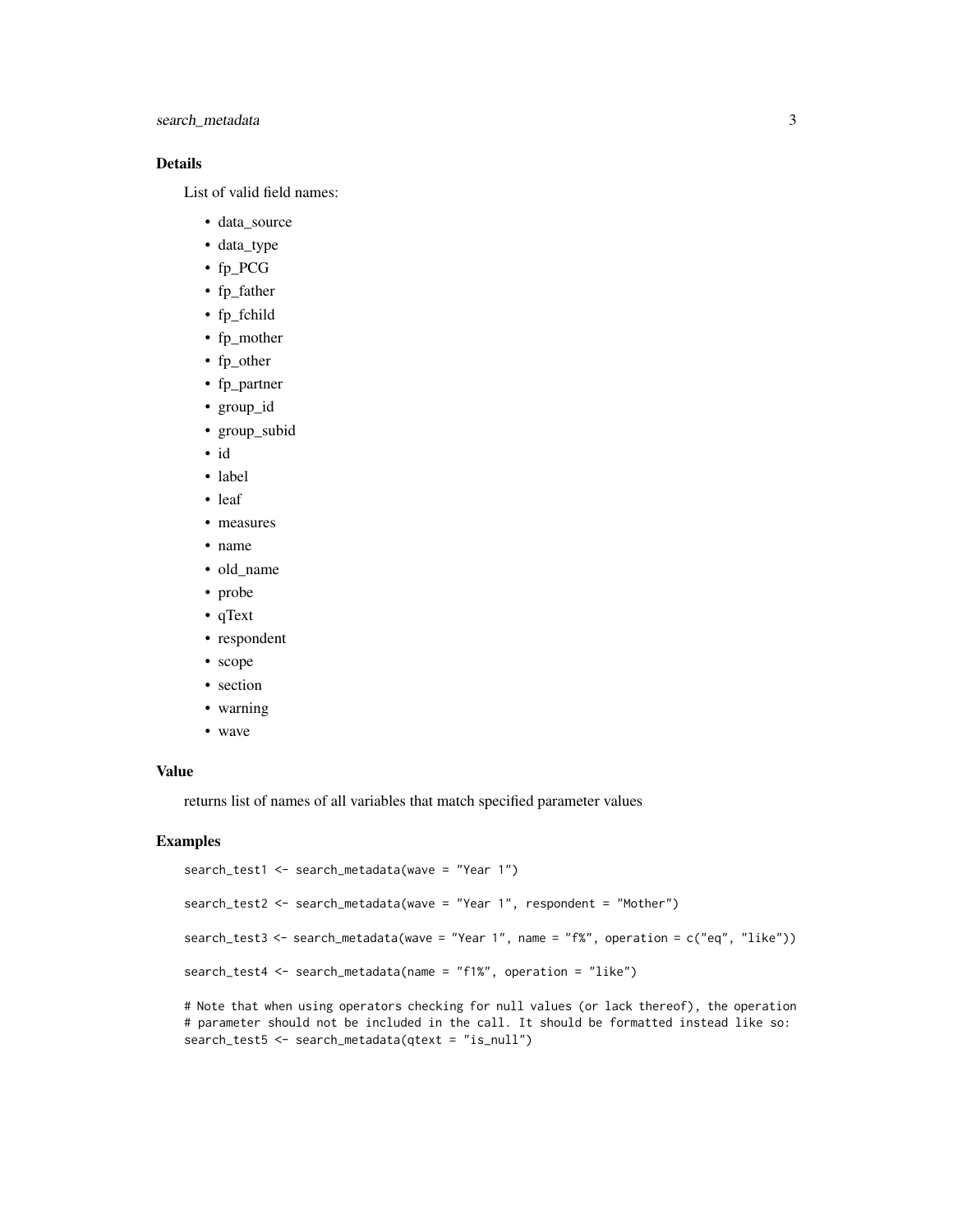<span id="page-3-1"></span><span id="page-3-0"></span>select\_metadata *Select Metadata*

#### Description

select\_metadata allows users to retrieve the value of a specific field or fields of a given variable, or the entire variable metadata if no field is specified

#### Usage

```
select_metadata(variable_name = NULL, fields = NULL,
 returnDataFrame = TRUE)
```
#### Arguments

| fields          | specific field or list of fields of variable to be accessed. See details for valid field |
|-----------------|------------------------------------------------------------------------------------------|
|                 | names                                                                                    |
| returnDataFrame |                                                                                          |
|                 | optional parameter set to TRUE by default, output is named list if set to FALSE          |

#### Details

List of valid field names:

- data\_source
- data\_type
- fp\_PCG
- fp\_father
- fp\_fchild
- fp\_mother
- fp\_other
- fp\_partner
- group\_id
- group\_subid
- id
- label
- leaf
- measures
- name
- old\_name
- probe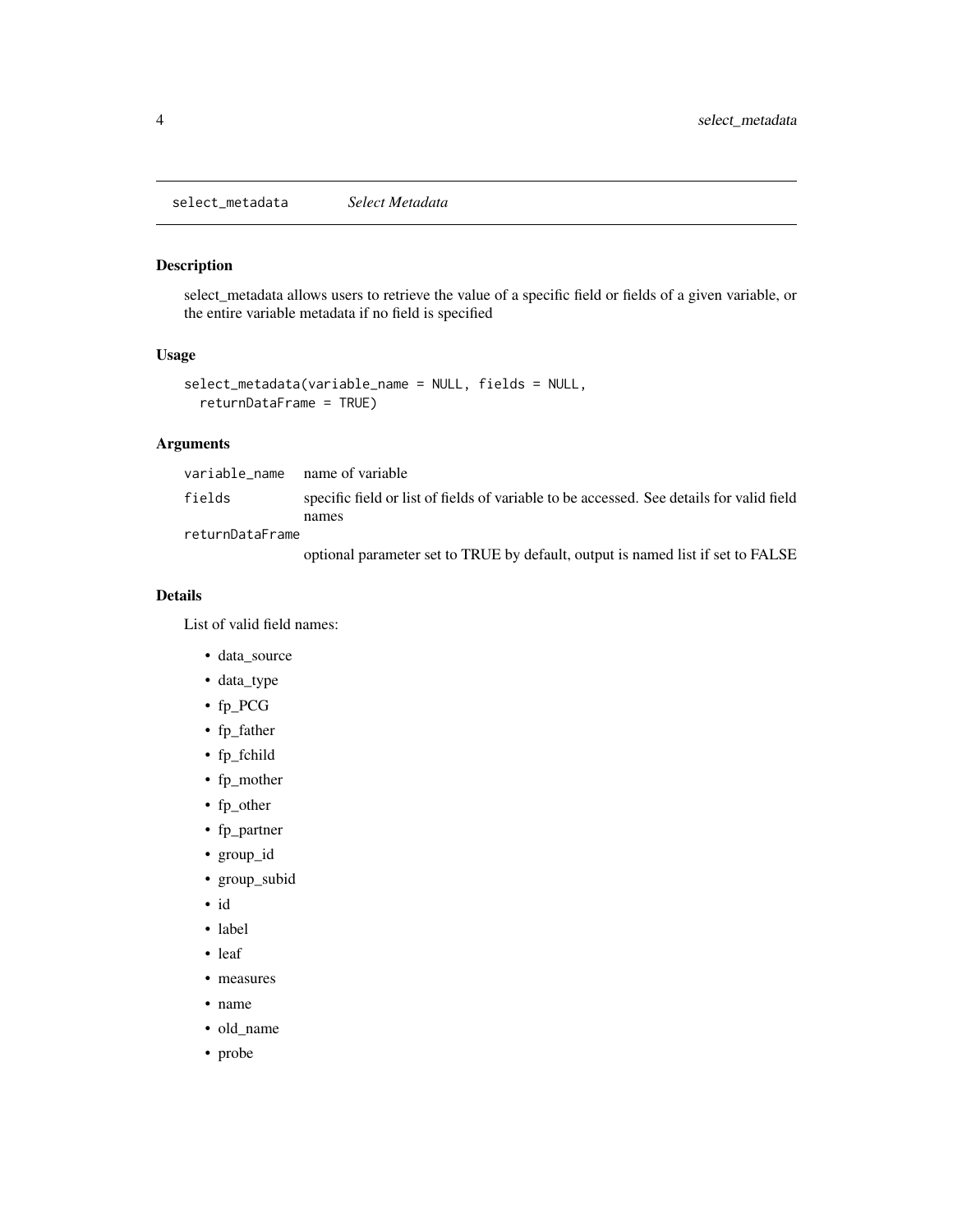#### select\_metadata 5

- qText
- respondent
- scope
- section
- warning
- wave

#### Value

returns string with value of a given field if field is specified, returns all metadata for variable as data frame if field is unspecified

#### Examples

```
select1 <- select_metadata(variable_name = "ce3agefc")
select2 <- select_metadata(variable_name = "ce3agefc", fields = "data_type")
select3 <- select_metadata(variable_name = "ce3agefc", fields = c("data_type", "data_source"))
```